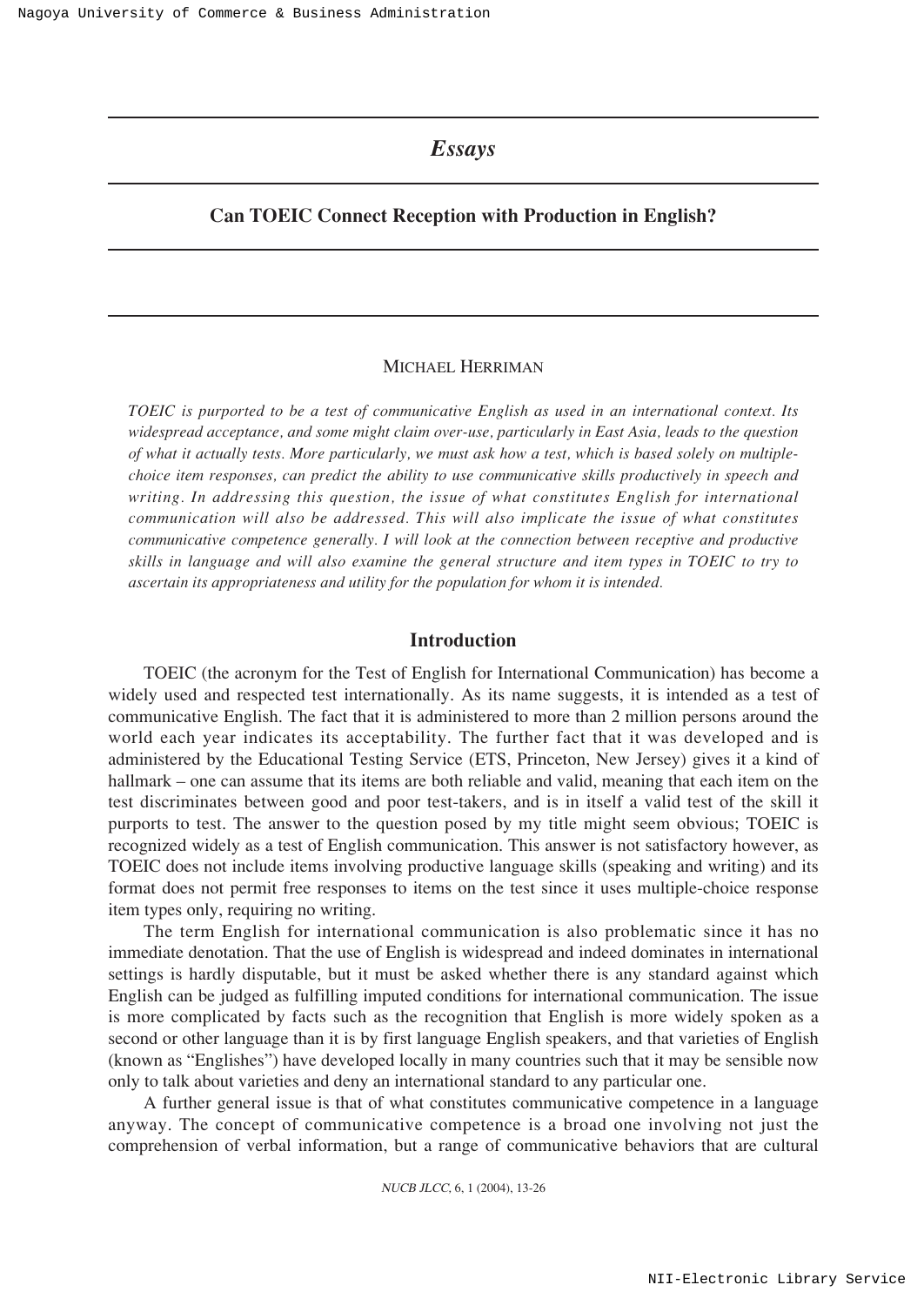and contextual. These will be discussed further below.

The matters just raised seem to widen the gap between TOEIC, with its purely receptive items, and the implicit claim that the test can assess the competence of a person to communicate at an internationally accepted level. Can a connection be made? That is, is there any evidence that would allow the claim that a person with a high score in TOEIC is therefore able to communicate in an international situation? This understanding is in fact a recognition of the motives for developing the test in the first place, as will be seen below.

I will attempt to answer the main question by examining some longitudinal data relating TOEIC scores to scores on other tests of communicative English use. In this study I will use scores from a cohort of more than 200 students taken over a series of tests in one year to see if it is possible to identify more specifically what communicative ability in English is and what TOEIC seems to test. I will first discuss the issue of what might constitute international English communication and then the issue of communicative competence in a language. Then I will discuss the background to the development of TOEIC, its main features and structure, and finally the results of the cohort on 3 TOEIC tests and nearly 20 other tests. It will be seen that there is a surprising degree of consistency in the appearance of a single factor across all tests that might be fairly called communicative ability or competence.

# **International English**

What are the broad parameters of international communication in the English language? Such a question would have been the first consideration of those developing the TOEIC. In test development situations it is common to set up a table of specifications, and for TOEIC this table would have included the set of skills deemed adequate for such communication. Given that TOEIC was developed for use by Japanese speakers to indicate their level of communicative competence in English for business purposes, we can expect that the items of TOEIC have a focus on the context of business. On the surface it appears to focus primarily on such contexts as well as others. The contexts of TOEIC are centered around a corporate culture which includes discussions on the following; meetings and conferences, scheduling, office procedures (ordering supplies, correspondence, making appointments), maintenance of plant and equipment, manufacturing, personnel matters (hiring, firing, promotions), travel and entertainment.<sup>1</sup> These contexts are not specialized ones, however, and there is little of the vocabulary that one would anticipate in the needs of international communication in science, technology, diplomacy, medicine or digital communications where special terminology and higher level registers are involved. It is also fair to say that the registers of TOEIC are those of speech and not writing, and that the examples of written text encountered in the test could not begin to reach that of the business section of national newspapers (in style or depth of analysis, and much less so in length).

The business contexts of TOEIC can be said to be validly international, though that at a low level. The more pertinent question for this paper is that of the extent to which the test can measure communicative competence. This is the issue already referred to as the problem of inferring production from reception. Oral production as opposed to reception involves not just implementing a range of vocal skills appropriate to the target language, but also a capacity to initiate or continue conversations that generally are open-ended. The vocal skills in question include the ability to produce near approximations to the vowel sounds and consonants of the target language as well as the appropriate use of stress, intonation, timing, rhythm (including supra-segmental pausing) and voicing (of consonants). The capacity to carry on a conversation is perhaps even more important to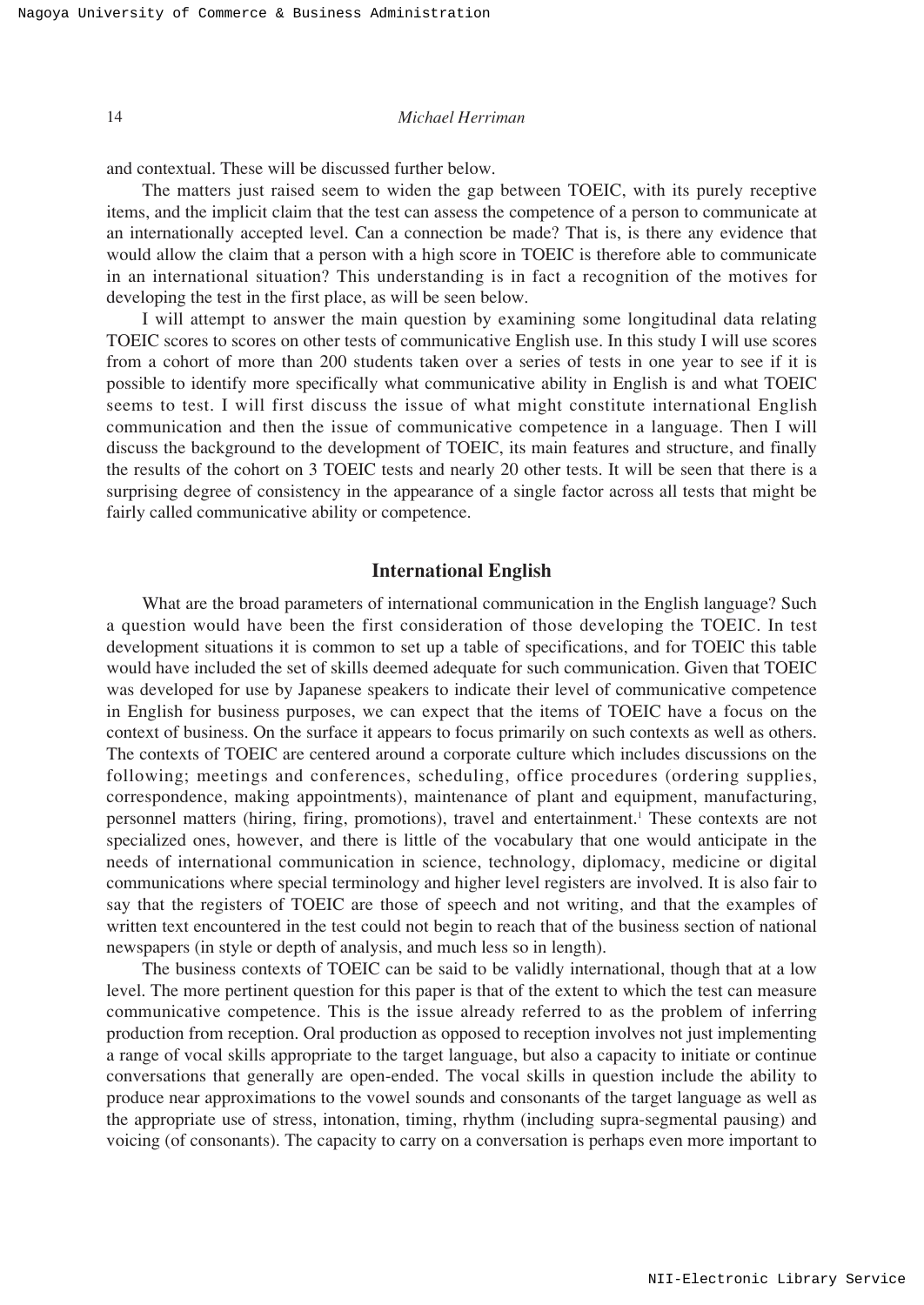acceptance into the partnership of a speech situation. Aside from vocabulary and the linguistic skills just discussed, it involves what is usually called communicative competence.

### **Communicative Competence**

The concept of communicative competence has come to play an important part in defining levels of language use in the last three or four decades. It has served to draw attention to the extralinguistic features of communication particularly, suggesting that a communicatively competent person not only knows the vocabulary and grammar of a language, but also knows how to use it in the variety of situations in which language is called for, and can produce and interpret utterances appropriate to their context of use. The term is more broadly subsumed in the study of pragmatics where a basic assumption is that knowledge of the social aspects of a speech situation probably directs the subsequent linguistic formulation. This means that the speaker needs to understand the social and epistemological setting of a speech situation and know when and how to speak, what not to say, how to continue, change and end topics, understand idioms, agree and disagree (politely or otherwise), and what is taboo, at the least. It also involves knowledge of the extralinguistic and gestural conventions of the speech community in question. Such knowledge is acquired naturally in the speech community of one's first language, but is difficult to acquire in another language. Communicative competence is obviously important in the context of English for international communication, mainly because those who find themselves in international speech situations usually require and expect accurate and unambiguous information exchange. The English language has a high level of redundancy such that meaning or intention can often be recovered despite one or more grammatical or phonological mistakes in utterances. Communicative errors though, are much less comprehensible or forgivable.

#### **The Background to TOEIC**

The TOEIC was developed in 1979 in response to the dissatisfaction of industrial bodies in Japan over the existing test of English competency, the Eiken or "Step Test". That test had been supported by the Japanese Ministry of Education (Monbusho), but employers who used it to certify the English language competency of their staff found that even those who had passed Step at the highest level had difficulty in communicating when confronting other English speakers. Representatives of industry in Japan therefore approached ETS (The Educational Testing Service of Princeton, New Jersey) requesting them to develop a test to assess more accurately the level of English competency of staff working in areas where contact with English speakers was required.<sup>2</sup> A steering committee was set up in Japan to handle the test's administration. The then Japanese Ministry of Trade and Industry (MITI) recognized the test, which was then transferred to the auspices of a non-profit organization—the Institute for International Business Communication (IIBC). A high level international advisory board was appointed to oversee the test. In the 25 years since its development TOEIC has become accepted throughout the world. The TOEIC headquarters have subsequently moved to ETS in New Jersey.

From its use in Japan only, the test has spread rapidly overseas. At present, more than 2 million persons take the test each year. About half of these are from Japan, with South Koreans being the next largest group of takers.<sup>3</sup> Recently there has come to be a much wider acceptance of TOEIC in Western Europe and Eastern Europe. There are now more than 50,000 takers in France, where many corporations require employees to certify their English levels via TOEIC. The other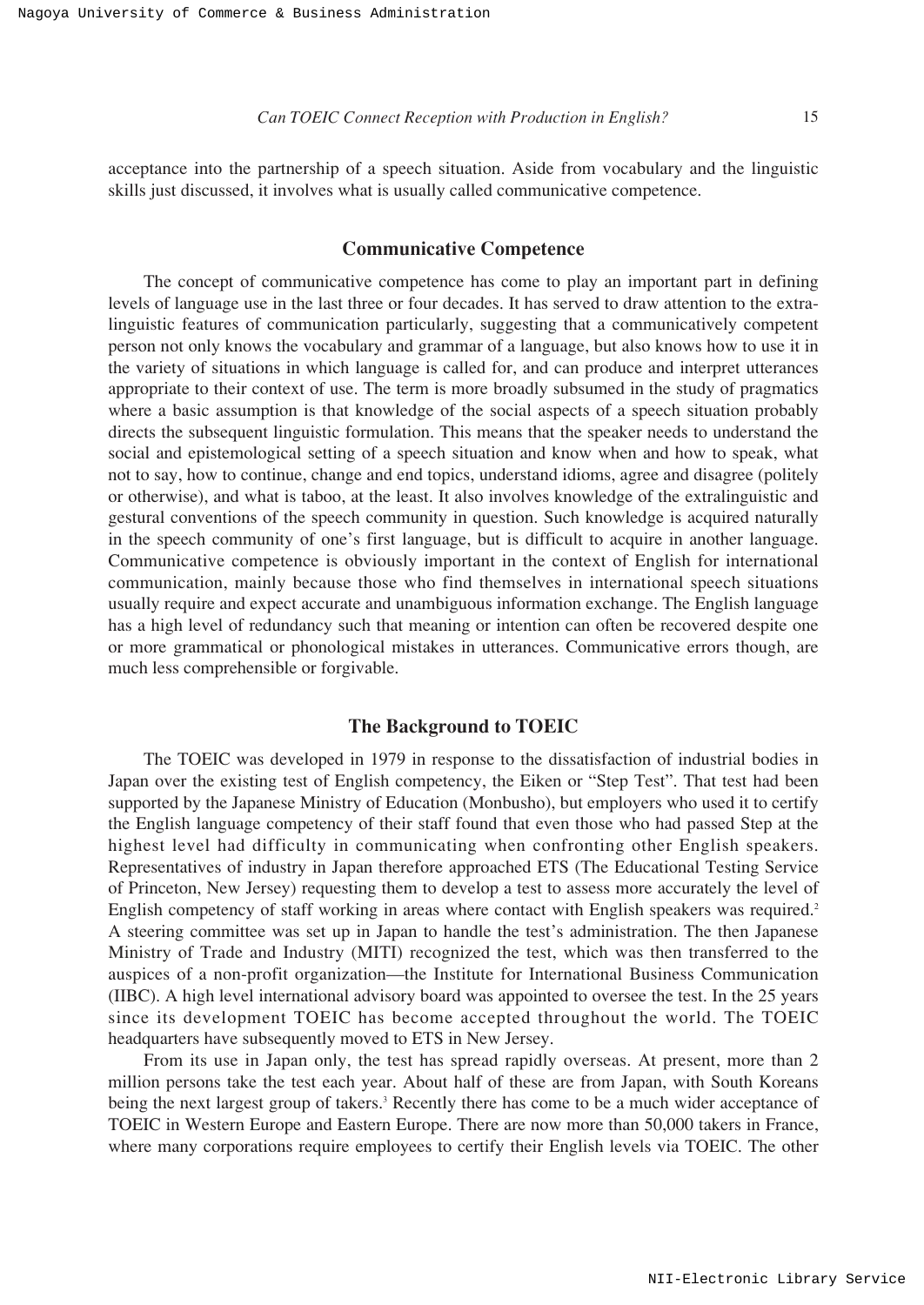major development has been the penetration of TOEIC into educational institutions, especially in Japan and France. Though intended as a tool for industry's assessments of communicative English, universities and even high schools are now using TOEIC widely to assess students' progress in English and implicitly, as a means of external validation of their programs. The Japanese Ministry of Education has recently set target levels of TOEIC achievement for teachers of English in its schools.

### **The Structure of TOEIC**

TOEIC is a multiple choice item test with two subsections; one designated "listening" and the other "reading". Partial scores are given for each section and these are summed to provide the TOEIC score. The listening section consists of 100 items in 4 different stimulus modes. The first 20 items require takers to look at 20 pictures, one at a time, while listening to 4 statements (designated A, B, C & D) about each one. The statement most closely matching the details depicted is the target. This section can be said to identify the taker's command of canonical statement forms in English. The subjects and objects in the sentence are variously nouns, pronouns and quantified forms. The statements usually contain adverbial phrases of location.

The second set of listening items consists of 30 spoken questions with a choice of 3 spoken answers  $(A, B, \& C)$  for each. Again the test taker has to identify the appropriate answer. The questions generally represent the variety of question forms in English (mainly wh- and verbauxiliary forms) and rely for their answers on correctly identifying pronominal and verb tense forms used there. The third set of the listening requires takers to listen to a conversation between 2 people and read a question regarding its topic, content (details), or other matters such as inferences that can be made from it. Four answers  $(A, B, C \& D)$  are given for each question. There are 30 items in this set. The final set of 20 items in the listening section comprises a series of 7-10 short talks. For each talk there are at least 2 questions and 4 possible answers for each, written in the test booklet. The topics vary greatly, but all are communicative inasmuch as the speaker on the tape is heard giving information to an audience of some kind. The content might be a speech, a weather report on the radio, a talk by a guide, a public announcement, a warning, a news report, etc..

The other section of the test, referred to as Reading, has three sets of stimuli. The first is 40 discrete sentence-length cloze exercises, with 4 choices for each. Most of the items target recognition of grammatical conventions or violations, though vocabulary and usage are also prominently tested in this section. The next set is of 20 sentences in each of which are four underlined words or groups of words. One underlined group in each sentence is incorrect and the target is to identify it. The choices are again A, B, C  $\&$  D. The final set of items comprises texts for 40 questions in reading comprehension. Each text may have 2 to 4 questions related to it. The texts represent normal communicative genres in English and are types not unlike those found in the short talks part of the listening.4 It might be argued that the second section of TOEIC is mislabeled as reading inasmuch as 60 of the 100 items are discrete grammar or vocabulary tasks, which hardly test knowledge of the conventions of printed texts. The argument that vocabulary recognition and grammar are central requirements of text comprehension, to some extent counters that criticism. In any case most foreign language users of English in communicative contexts might seldom encounter extended prose texts unless they be in technical areas.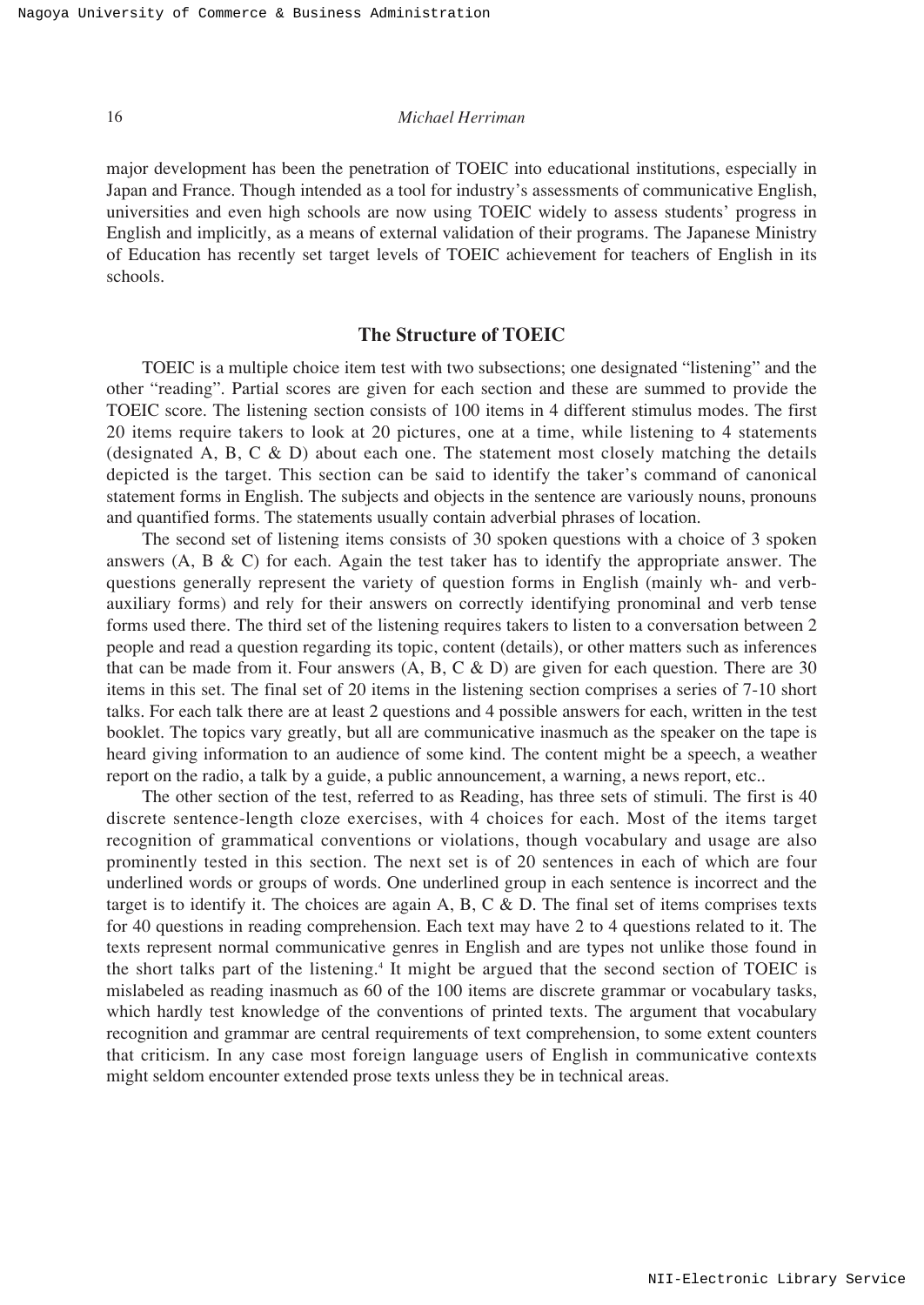# **Scoring TOEIC**

The test taker is given about 2 hours to answer the 200 questions of TOEIC, the listening taking about 45 minutes of the total and reading allocated 75 minutes exactly. A TOEIC score report contains 2 sub-scores (for listening and reading) and their total which is the TOEIC score. The sub-scores range from 5 to 495 (in 5 point intervals) so the maximum score attainable is 990. The scores are moderated such that it is possible to gain only rough estimates of the taker's raw score (that is, the number of items answered correctly). A TOEIC score is not a categorical score in the way that measuring one's height or weight can be thought to be: it is simply an estimate. The test has a Standard Error of measurement of +/- 30 points, so the score gives an estimate of something between plus and minus 30 points of the stated score. This means that a candidate taking the test successively cannot be said to improve (or have decreased) his or her score unless an improvement (or decrease) of more than 30 points is seen. This is presumably because of the multiple choice format of the test, where nearly all test takers will find they have to guess answers to some items (there is no penalty for incorrect answers). Candidates with low levels of English may find themselves guessing the majority of questions. The algorithm for computing the final score is not made public but it is safe to assume that it compensates for the effects of guessing. It may be assumed also that the items on an official TOEIC are valid and reliable.

# **Characteristics of TOEIC**

On the face of it, TOEIC can be seen to fairly cover a range of communicative tasks in a wide range of communicative contexts. It exemplifies the language of speech rather than writing and the speech forms represented range from relatively formal (in some of the written texts of part 7) to the idiomatic and colloquial. There is some bias towards North American usage, but not the distinct cultural bias found in TOEFL. It might be said to fairly represent the English mostly used in Japan and perhaps a large part of South and East Asia. The obvious criticism of it is that it is a test of receptivity to the spoken and written language and not of its production. The TOEIC organization has provided estimates to equate TOEIC scores with scores on a number of other tests and to measures of oral competency. It has also produced a table to equate TOEIC scores with commonly recognized levels of English proficiency. The levels are:

| $905 - 990$ | <b>International Proficiency</b>   |
|-------------|------------------------------------|
| $785 - 900$ | <b>Working Proficiency Plus</b>    |
| $605 - 780$ | Limited Working Proficiency        |
| $405 - 600$ | <b>Elementary Proficiency Plus</b> |
| $255 - 400$ | <b>Elementary Proficiency</b>      |
| $185 - 250$ | Memorized Proficiency              |
| $10 - 180$  | No Useful Proficiency              |

It is clear that no attempt is made to equate TOEIC scores with native-speaker proficiency and that only scores above 800~ predict a competence that might be called communicatively adequate. In this paper I will report on some data relevant to this issue.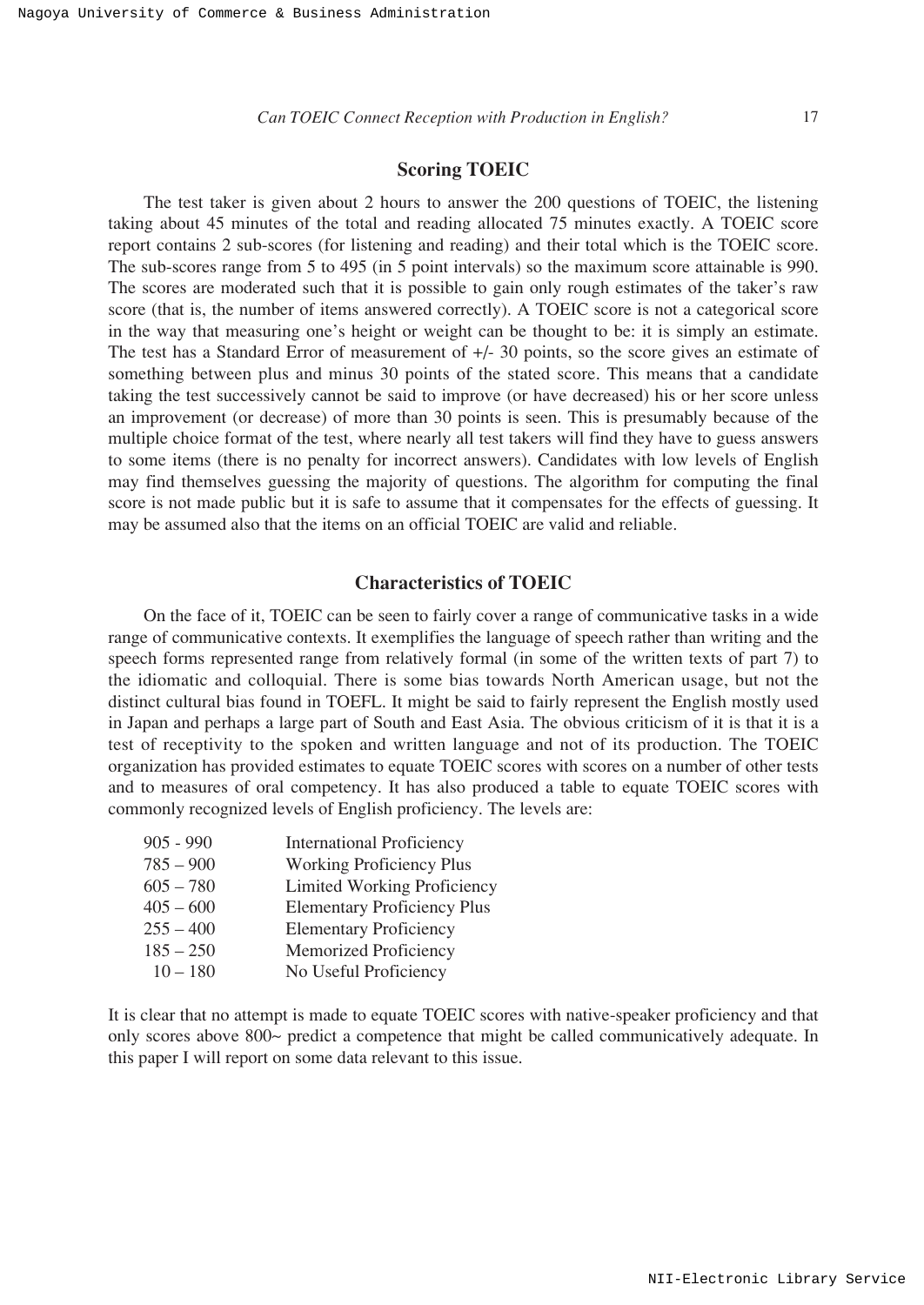### **This Study**

In the present study I have attempted to answer the question posed in the title by comparing students' scores on three IP TOEIC tests<sup>5</sup> with those obtained in sets of other tests also taken twice or three times. My intention was to discover whether there was any relationship between students' performances on TOEIC and on the other tests, and in particular to see if the concept of communicative ability, implied by the title of TOEIC, could be defined more clearly or broken into other components. It is unusual to encounter a population of this size that can provide such a set of data.

#### **The Subjects**

The subjects in the study were 211 Japanese students in the first year of university studies in a faculty of foreign languages. All were intending English language majors. The representation of the sexes was approximately equal<sup>6</sup>. All took the IP TOEIC in the week before their studies began, again at the end of a thirteen week semester and finally at the end of the year<sup>7</sup>. All were studying a common course avowedly in English communication, in this respect differing from many of their age group in other Japanese institutions where studying English might involve studies in literature and linguistics. All were enrolled in 7 courses in English, taken for 27 weeks over the 2 semesters. Each course met once a week for an average of 95 minutes. Over the academic year this meant exposure to about 300 hours of English instruction. Their mean level on entry might be classified as below lower intermediate to elementary, with some having had little or no opportunity to exercise communicative use of the language previously. This is to some extent mirrored in their initial TOEIC score (see Table 1 and Figure 1).

| Std. Dev.: | Std. Error: | Variance:         | Coef. Var.:                        | Count:         |
|------------|-------------|-------------------|------------------------------------|----------------|
| 65.224     | 4.533       | 4254.233          | 22.482                             | 207            |
| Maximum:   | Range:      | Sum:              | Sum of Sqr.:                       | # Missing:     |
| 515        | 410         | 60055<br>18299575 |                                    | $\overline{2}$ |
|            |             |                   |                                    |                |
| Std. Dev.: | Std. Error: | Variance:         | Coef. Var.:                        | Count:         |
| 85.59      | 6.242       | 7325.711          | 23.07                              | 188            |
| Maximum:   | Range:      | Sum:              | Sum of Sqr.:                       | # Missing:     |
| 625        | 455         | 69750             | 27247900                           | 21             |
|            |             |                   |                                    |                |
| Std. Dev.: | Std. Error: | Variance:         | Coef. Var.:                        | Count:         |
| 83.983     | 6.225       | 7053.224          | 20.964                             | 182            |
| Maximum:   | Range:      | Sum:              | Sum of Sqr.:                       | # Missing:     |
| 630        | 420         | 72910             | 30484700                           | 27             |
|            |             |                   | $X_2$ : TOIEC 2<br>$X_3$ : TOIEC 3 |                |

**Table 1: Means etc. for the 3 IP TOEIC tests taken in March, June and December**  $X_1$ : TOIEC 1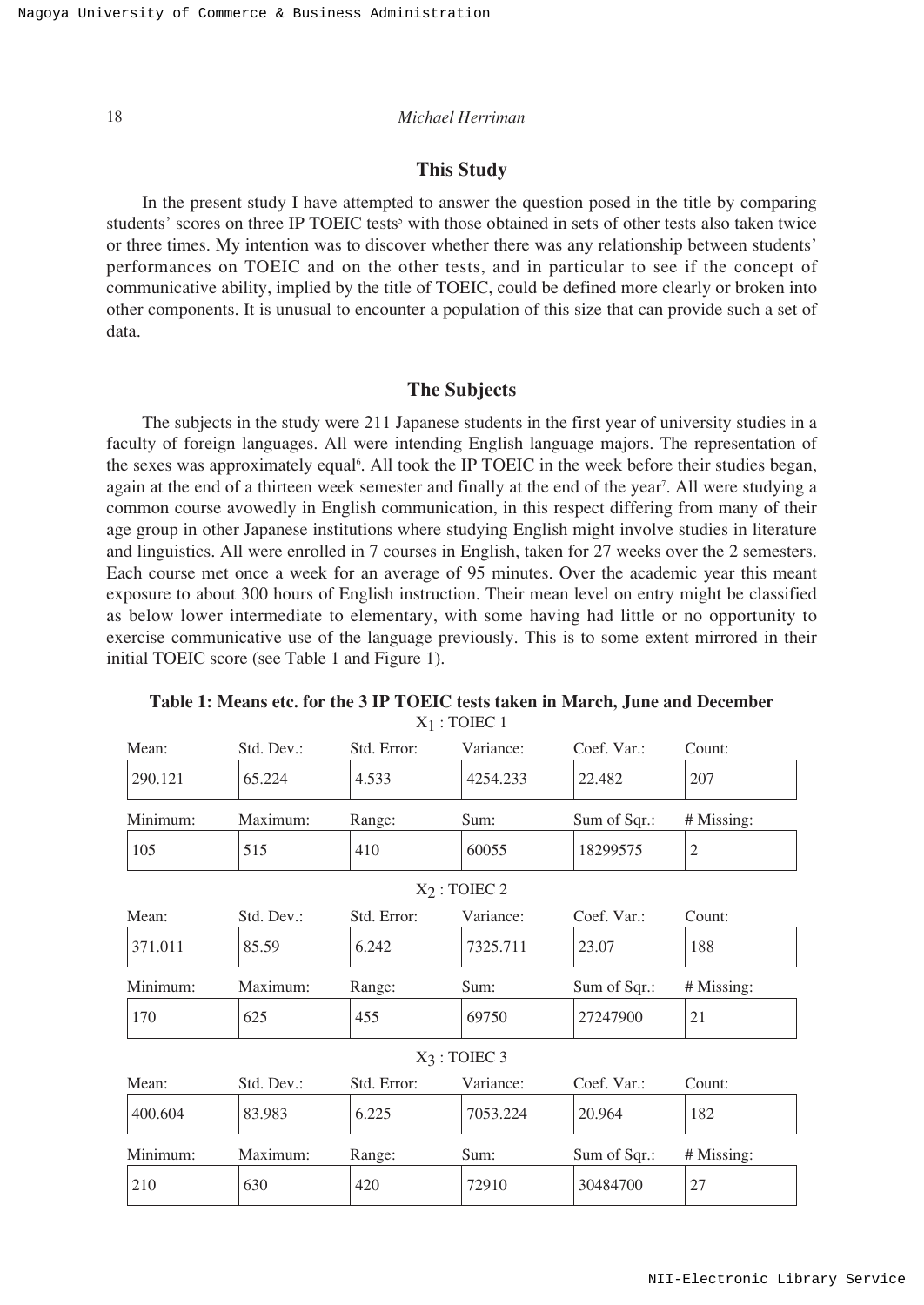

#### **Figure 1: Distributional characteristics of the population on the March TOEIC (mean= 290)**

## **The Other Tests**

All of the students followed a common course of studies which involved classes designated as follows: English Reading; English Conversation; English Communication Skills (a course in speaking); English Listening; English for TOEIC; English Writing; and Computer Applications. English was used as the medium of instruction in all classes. Exams in the first five named classes constituted the other data used in this study.

The students were taught in classes varying in size from 20 to 38. A common curriculum was followed in every subject using common set texts. No streaming occurred. A common exam was given in 5 of the six classes after 8 weeks of instruction and results, when reported here, are referred to as "mid-semester test". At the end of the first semester, fifteen weeks after entry to the university, and the end of the second semester, final common exams were administered to calculate the students' grades for the classes. All exams were based on the material and texts used in classes. The results of these exams, in the case of the first five named subjects, along with the TOEIC scores then constitute the main data of the study. In the exams (mid-semester and end of semester) most questions required simple responses: these ranged from Yes/No, True/False, to single word, to multiple word phrases to sentence length answers.

The data set is then as follows: Scores on 3 IP TOEIC tests (for Listening, Reading and their combined, i.e., TOEIC score) taken in March, June and December; and the mid- semester and final semesters' test scores on the subjects mentioned above. For most students therefore, there are at least 19 data points.

### **Analysis of the Data: Descriptive Statistics**

The means and distributional characteristics of the TOEIC tests can be seen in Table 1 and Figures 1, 2 & 3. Means are not given for all other scores for reasons of space, but in most cases the distributions follow a normal pattern with some slight positive skewedness in the first TOEIC distributions. The improvement in TOEIC scores over two semesters (8 months – 300 hours) of study is noticeable. The segment of the population improving is clearly the middle ranking group and those above it. Listening scores show a greater improvement than those designated as reading.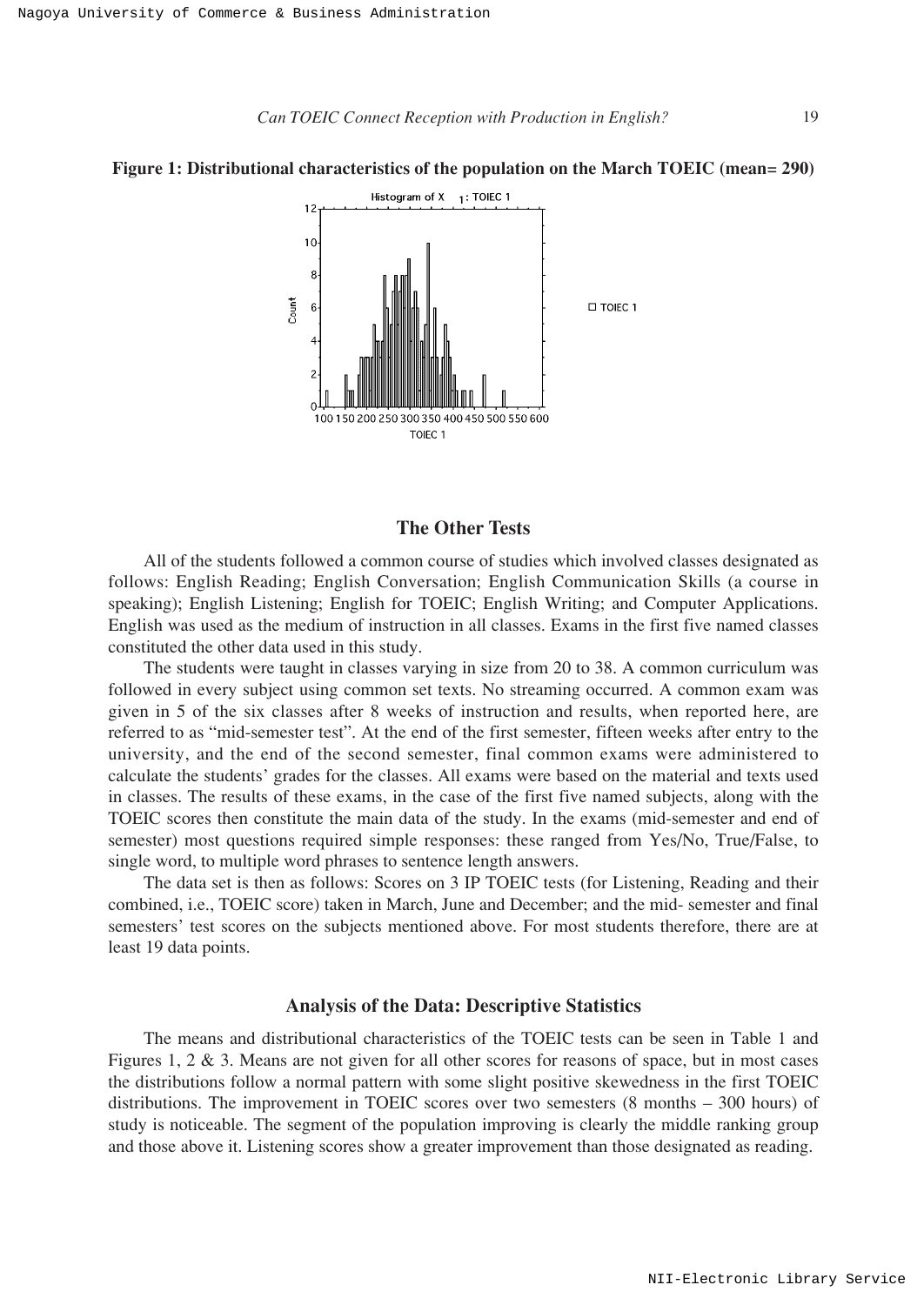







# **Analysis of the Data: Comparative Statistics**

The data were initially compared by correlating the students' scores on all tests. The correlation table (Table 2) shows a pattern of moderate correlations between nearly all tests (the exceptions being those involving the listening component of the first TOEIC test and some of the earlier tests.). The pattern of correlations becomes stronger between the later tests, indicating perhaps the benefits of practice and a coalescence of skills.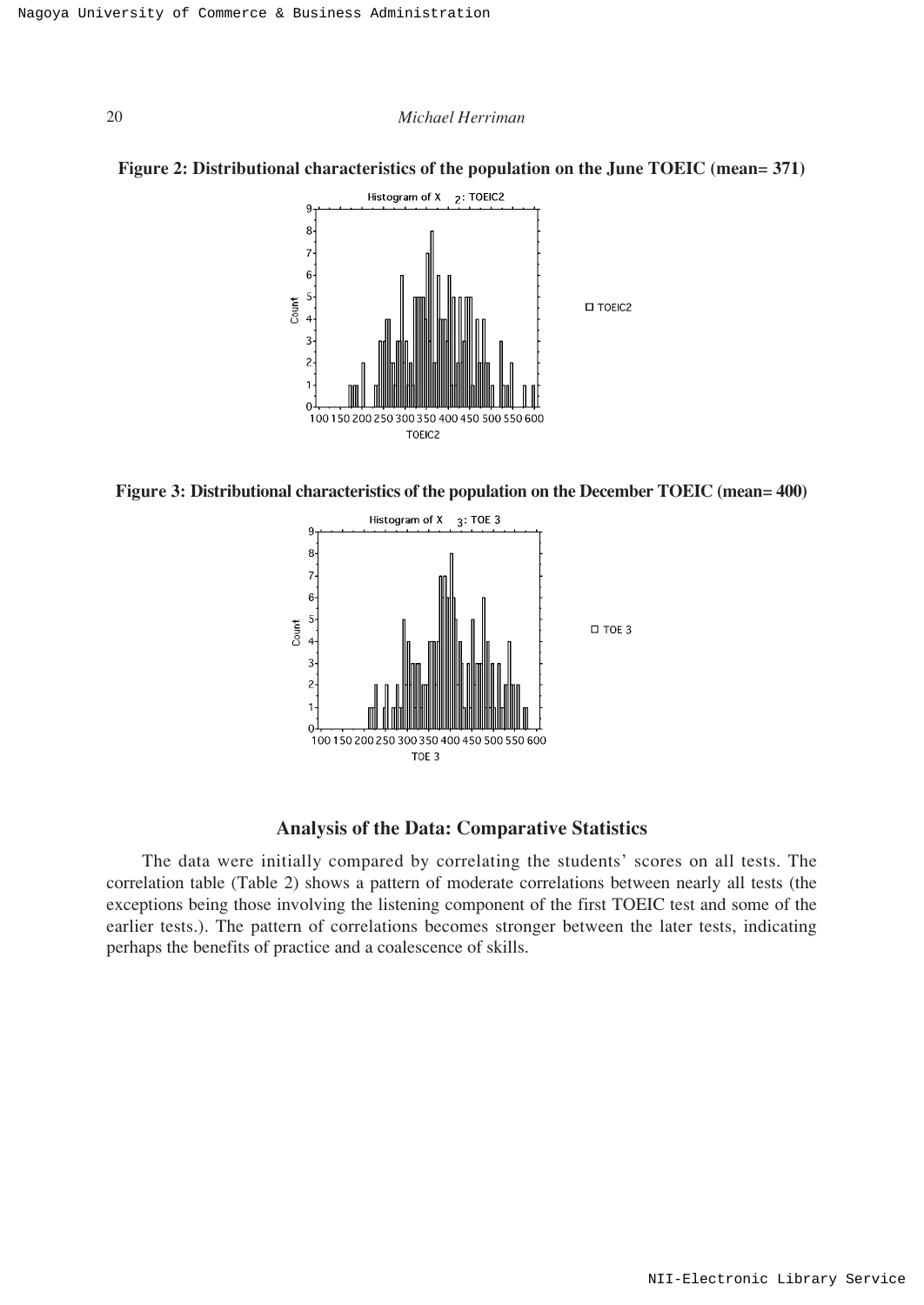# *Can TOEIC Connect Reception with Production in English?* 21

|                     | TOEIC1 | TOEIC1            | Total  | TOEIC <sub>2</sub> | TOEIC <sub>2</sub> | Total              | Semes 1      | Semes 1 | Semes 1      |
|---------------------|--------|-------------------|--------|--------------------|--------------------|--------------------|--------------|---------|--------------|
|                     | List   | Read              | TOEIC1 | List               | Read               | TOEIC <sub>2</sub> | <b>TOEIC</b> | Read    | List         |
| <b>TOEIC1</b> List  | 1      |                   |        |                    |                    |                    |              |         |              |
| <b>TOEIC1</b> Read  | .365   | $\mathbf{1}$      |        |                    |                    |                    |              |         |              |
| <b>Total TOEIC1</b> | .851   | $\boldsymbol{.8}$ | 1      |                    |                    |                    |              |         |              |
| <b>TOEIC 2 List</b> | .369   | .468              | .502   | $\mathbf{1}$       |                    |                    |              |         |              |
| <b>TOEIC 2 Read</b> | .392   | .652              | .621   | .538               | 1                  |                    |              |         |              |
| <b>Total TOEIC2</b> | .433   | .631              | .635   | .894               | .858               | 1                  |              |         |              |
| Semes1 TOEIC        | .338   | .529              | .516   | .531               | .628               | .657               | $\mathbf{1}$ |         |              |
| Semes1 Read         | .332   | .559              | .53    | .682               | .668               | 77.                | .478         | 1       |              |
| Semes1 List         | .348   | .557              | .538   | .521               | .614               | .643               | .463         | .705    | $\mathbf{1}$ |
| Semes 1 Conv        | .479   | .524              | .604   | .57                | .622               | .678               | .501         | .677    | .661         |
| Semes 1 Comm        | .491   | .324              | .499   | .496               | .391               | .509               | .329         | .589    | .509         |
| Semes 2 Read        | .279   | .503              | .464   | .563               | .622               | .673               | .515         | .723    | .627         |
| Semes 2 List        | .434   | .637              | .639   | .56                | .632               | .677               | .499         | .661    | .813         |
| Semes 2 Conv        | .468   | .501              | .585   | .62                | .615               | .704               | .523         | .698    | .699         |
| Semes 2 Comm        | .404   | .489              | .537   | .613               | .565               | .673               | .492         | .643    | .612         |
| <b>Total TOEIC3</b> | .462   | .566              | .618   | .655               | .706               | .774               | .613         | .653    | .617         |
| <b>TOEIC3</b> List  | .436   | .433              | .526   | .595               | .544               | .651               | .476         | .526    | .467         |
| <b>TOEIC3</b> Read  | .373   | .558              | .556   | .552               | .693               | .704               | .597         | .618    | .614         |

**Table 2: Correlation table for the 19 main variables in the study**

|                    | Semes 1 | Semes 1 | Semes 2 | Semes 2 | Semes 2 | Semes 2 | Total  | TOEIC <sub>3</sub> | TOEIC <sub>3</sub> |
|--------------------|---------|---------|---------|---------|---------|---------|--------|--------------------|--------------------|
|                    | Conv    | Comm    | Read    | List    | Conv    | Comm    | TOEIC3 | List               | Read               |
| Semes 1 Conv       |         |         |         |         |         |         |        |                    |                    |
| Semes 1 Comm       | .509    | 1       |         |         |         |         |        |                    |                    |
| Semes 2 Read       | .53     | .446    | 1       |         |         |         |        |                    |                    |
| Semes 2 List       | .787    | .541    | .694    | 1       |         |         |        |                    |                    |
| Semes 2 Conv       | .801    | .559    | .649    | .791    | 1       |         |        |                    |                    |
| Semes 2 Comm       | .68     | .654    | .586    | .748    | .69     | 1       |        |                    |                    |
| Total TOEIC3       | .734    | .512    | .655    | .725    | .779    | .737    | 1      |                    |                    |
| <b>TOEIC3</b> List | .623    | .485    | .536    | .615    | .654    | .69     | .875   | 1                  |                    |
| <b>TOEIC3</b> Read | .662    | .411    | .612    | .654    | .71     | .6      | .876   | .533               | 1                  |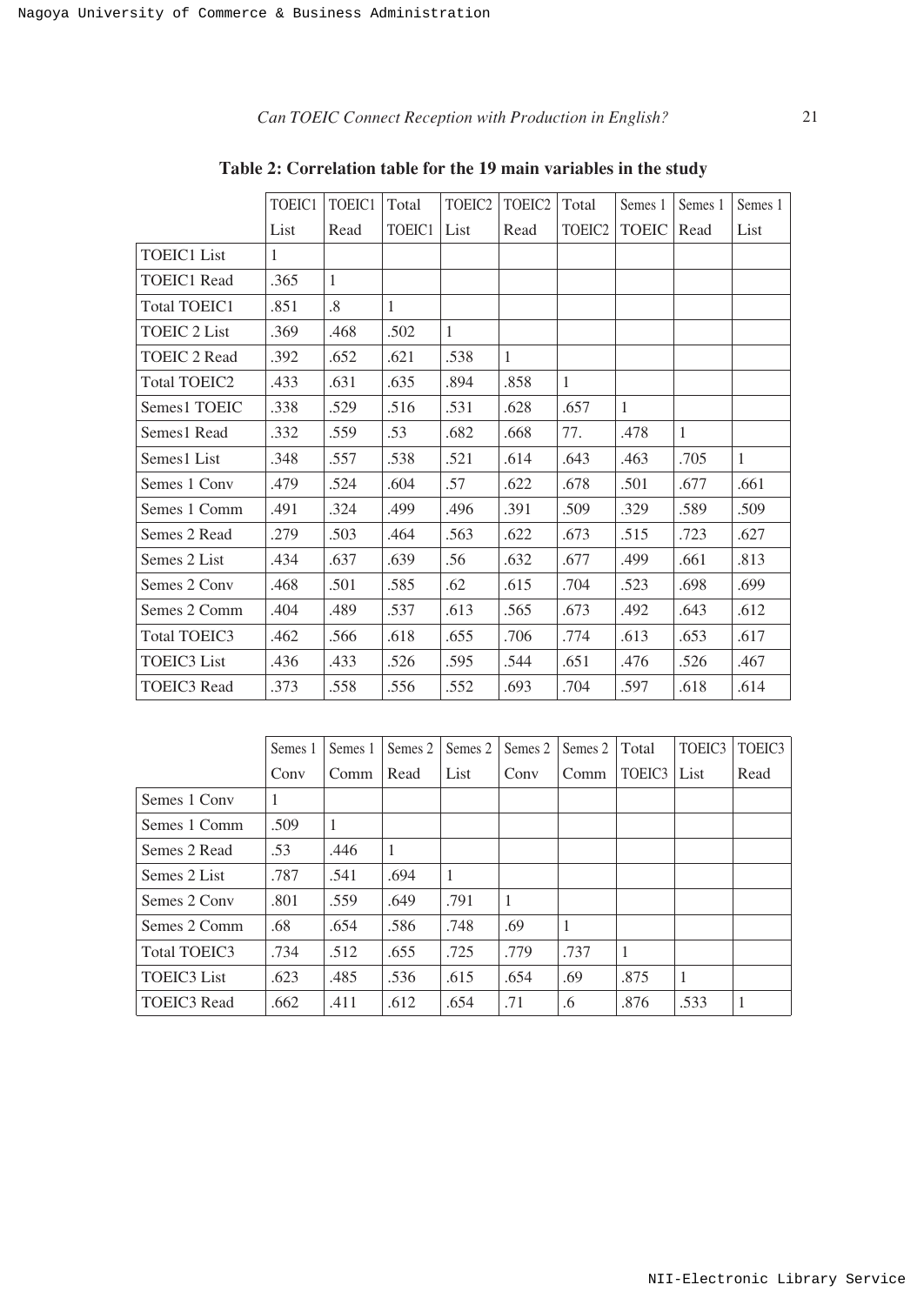The strong overall correlational pattern suggested the use of factor analytical methods to see if there were some common factors represented in the tests. A principal components analysis was undertaken (omitting the mid-semester tests for reasons of table size) $\delta$  and the main results can be seen in Tables 3 & 4. Four factors fall out (seen in the orthogonal transformation solution – Table 4), but only one is significant (having an Eigen value above 1.0, in this case 11.1 – see Table 3). This factor is represented in all tests which is quite an unexpected result. Its highest loading is on the second and third TOEIC tests, but both the internal tests of listening and conversation load highly on to it, as do all the later tests. The lowest loading (0.57) is seen in the listening component of the first TOEIC test, the component that was least correlated with all other tests<sup>9</sup>. The second factor was represented only in one test (the listening component of the first TOEIC test). The third and fourth factor were not significant. In simple terms, the analysis suggests that underlying all tests is one main component only. The question of what constitutes the factor is fertile ground for speculation. Some speculations are found in the discussion below.

|  |  |  | Table 3: Eigen values for the principal factors identified in the factor analysis |  |  |
|--|--|--|-----------------------------------------------------------------------------------|--|--|
|--|--|--|-----------------------------------------------------------------------------------|--|--|

|         | Magnitude | Variance Prop. |
|---------|-----------|----------------|
| Value 1 | 11.111    | .617           |
| Value 2 | 1.199     | .067           |
| Value 3 | 1.031     | .057           |
| Value 4 | .823      | .046           |
| Value 5 | .722      | .04            |
| Value 6 | .49       | .027           |
| Value 7 | .476      | .026           |
| Value 8 | .435      | .024           |
| Value 9 | .39       | .022           |
|         |           |                |

Eigenvalues and proportion of original variance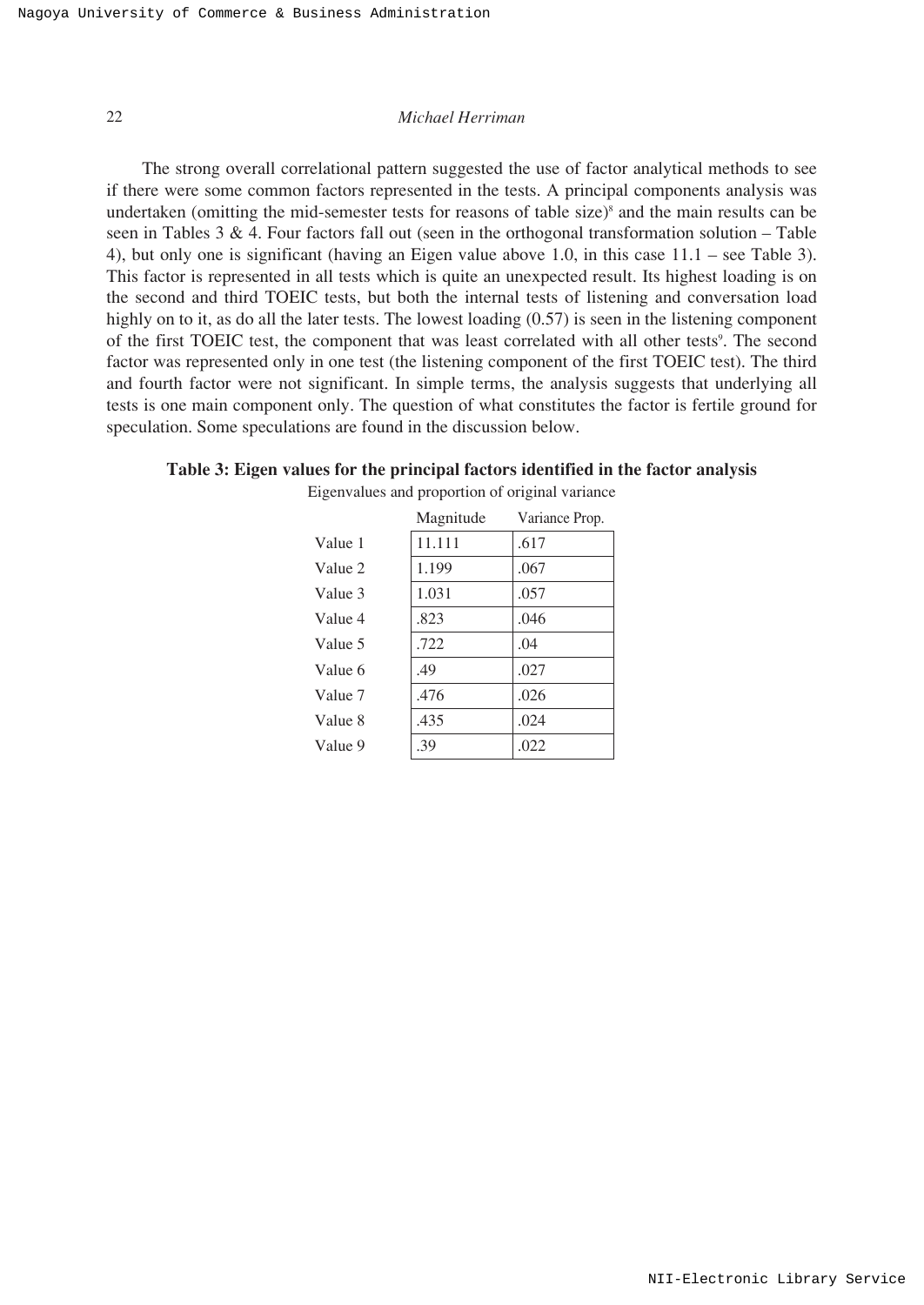TOEIC3 Read

|                     | <b>Factor 1</b> | Factor 2 | <b>Factor 3</b> | Factor 4 |
|---------------------|-----------------|----------|-----------------|----------|
| TOEIC1 List         | .57             | .748     | .101            | .09      |
| <b>TOEIC1 Read</b>  | .715            | .193     | $-.444$         | $-.244$  |
| <b>Total TOEIC1</b> | .771            | .592     | $-.185$         | $-.08$   |
| <b>TOEIC 2 List</b> | .764            | $-.149$  | .027            | .279     |
| <b>TOEIC 2 Read</b> | .811            | $-.071$  | $-.349$         | .004     |
| <b>Total TOEIC2</b> | .896            | $-.128$  | $-.169$         | .172     |
| Semes1 TOEIC        | .685            | $-.052$  | $-.379$         | .236     |
| Semes1 Read         | .821            | $-.213$  | .062            | -.181    |
| Semes1 List         | .786            | $-.13$   | .06             | $-.428$  |
| Semes 1 Conv        | .831            | .013     | .145            | $-.084$  |
| Semes 1 Comm        | .649            | .166     | .508            | $-.055$  |
| Semes 2 Read        | .762            | $-.286$  | $-.032$         | $-.144$  |
| Semes 2 List        | .864            | $-.037$  | .113            | $-.293$  |
| Semes 2 Conv        | .86             | $-.068$  | .184            | $-.056$  |
| Semes 2 Comm        | .813            | $-.061$  | .302            | .052     |
| Total TOEIC3        | .896            | $-.08$   | .026            | .274     |
| <b>TOEIC3</b> List  | .759            | $-.005$  | .207            | .41      |

**Table 4: Orthogonal Transformation Solution-Varimax, showing the factor weightings of the 4 principal factors**

Further comparative relationships pertinent to the main question are seen in scatter-plot for 2 sets of TOEIC scores, and for TOEIC with the communication (speaking) tests (Figs. 4-6 below). The existence of some outliers above and below the central trend is to be expected in a population of this size. A central trend is clear however, showing a strong relationship between the TOEIC 3 total and the score on the last speaking exam (Fig. 6).

-.135

-.161

.07

.81



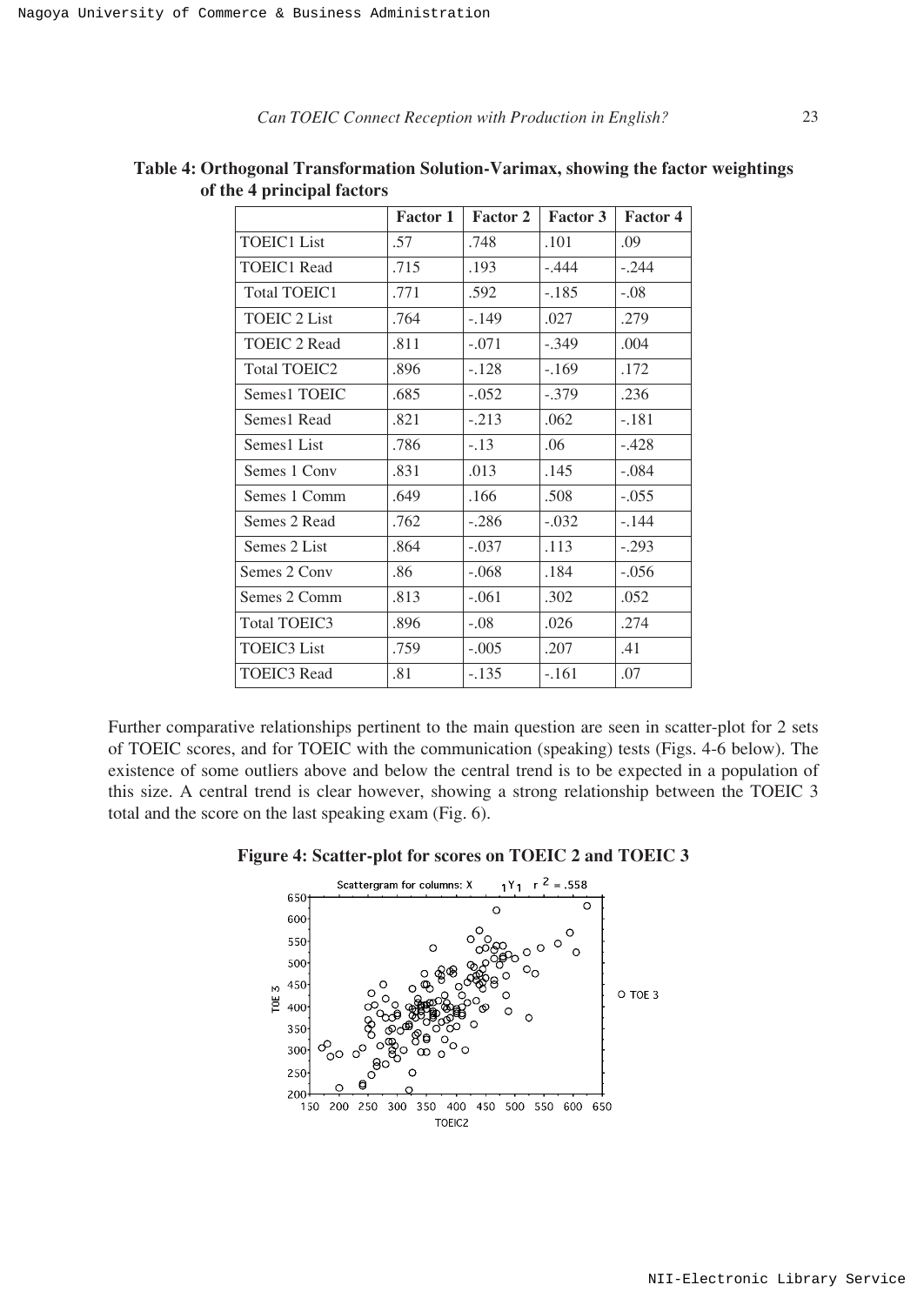# **Figure 5: Scatter-plot for TOEIC 2 score and Communication Skills Semester 1 final exam scores**







## **Discussion**

These results are surprising given the varied nature of the courses of study undertaken and the examination formats used. At the observational level, the courses studied by the students and the exams they took apparently focused on the skills stated in the curriculum and only 2 courses used the same text, though for different purposes.<sup>10</sup> What we can say is that the analysis shows the complex nature of both teaching and testing, and by implication the artificiality of breaking the learning or testing process into discrete pieces (labeled the skills of listening, speaking, writing, reading and pragamtics). This is more evident when we consider that such matters as vocabulary knowledge, knowledge of grammar, and the conventions of oral and written discourse probably overlay and intersect all of those skills. To take a skeptical position, it may be claimed that we did not know what we were testing at all. The factor analysis indicates the existence of a singular factor that, since it crosses all areas tested here, might be called a general communicative ability.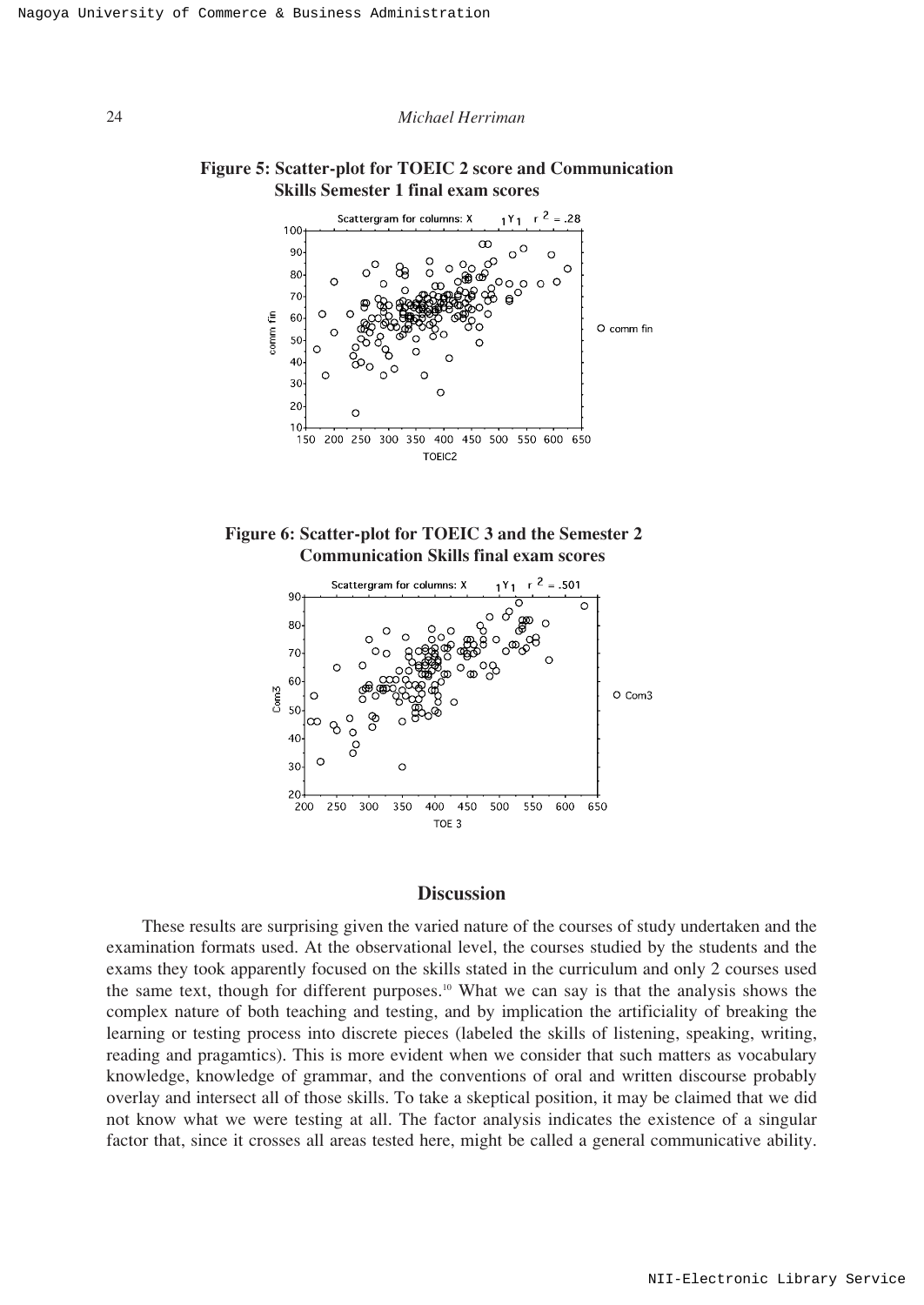*Can TOEIC Connect Reception with Production in English?* 25

But there is no strong warrant for this claim. It might for example, represent vocabulary knowledge; at least we have no obvious grounds for rejecting that or perhaps other possibilities.

Does the result of the analysis advance the initial question of what TOEIC tests? I believe it does, though it is no great surprise to conclude that TOEIC tests the factor that was so clearly represented in all the tests. In the lack of any further information then it may be concluded, albeit tentatively, that TOEIC does test communicative ability.

The fact that the principal factor has a high representation in the test of speaking (the Communication course) suggests that TOEIC may also be claimed to be a reliable measure of productivity as well as receptivity to language. It also suggests that we may not need to devise tests for every so-called sub-skill of language capability, and that a test that we believe to be a valid test of a purported skill may indeed be testing a much more complicated set of skills. This suggests, as already mentioned, that we may be misguided or wasting effort in breaking the task of teaching and learning into discrete parts that we label speaking, listening etc. Even though we may believe that our focus is on such discrete skills, the learner may be getting a different message, absorbing instead a more complex representation of communicative language use that is represented in all language acts of the teacher in the classroom<sup>11</sup>.

## **Limitations**

It must be borne in mind that these results cover a period of study of nine months only. Such a brief period may not be taken as an example of patterns of performance in foreign language acquisition simply because of its brevity. It is well established that foreign language acquisition tends to follow a stage like growth, so it would be wrong to assume that this glimpse of some measures of language performance is generalizable to the larger process.

From the TOEIC point of view, it must be recognized that the students in the study were scoring at the level of elementary proficiency plus in communicative ability, or below it in some cases. Thus it cannot be said that one is dealing with a population with communicative skills across the spectrum of TOEIC scores, a situation which would allow a more robust investigation of TOEIC's predictive capacity in relation to language production.

### **Conclusion**

These reservations notwithstanding, the research answers the main question positively. The strong correlations between the speaking exams (which are tests of speech in genuine communicative situations) and the TOEIC scores, shows that TOEIC can connect reception with production. We may also conclude that there is a common factor represented in all the tests for which there are data here and that it is probably a general communicative ability. It also appears that TOEIC is a test highly suitable for external validation of progress in courses in communicative English learning, especially in an intensive situation such as that faced by the students in this study. The further question for this research would be that of whether TOEIC scores would correlate with or predict the other area of productive skills, namely, writing. The main question could be further advanced in looking at a population representing a greater range of TOEIC scores. The issue of what constitutes an International or World English deserves much greater attention also.